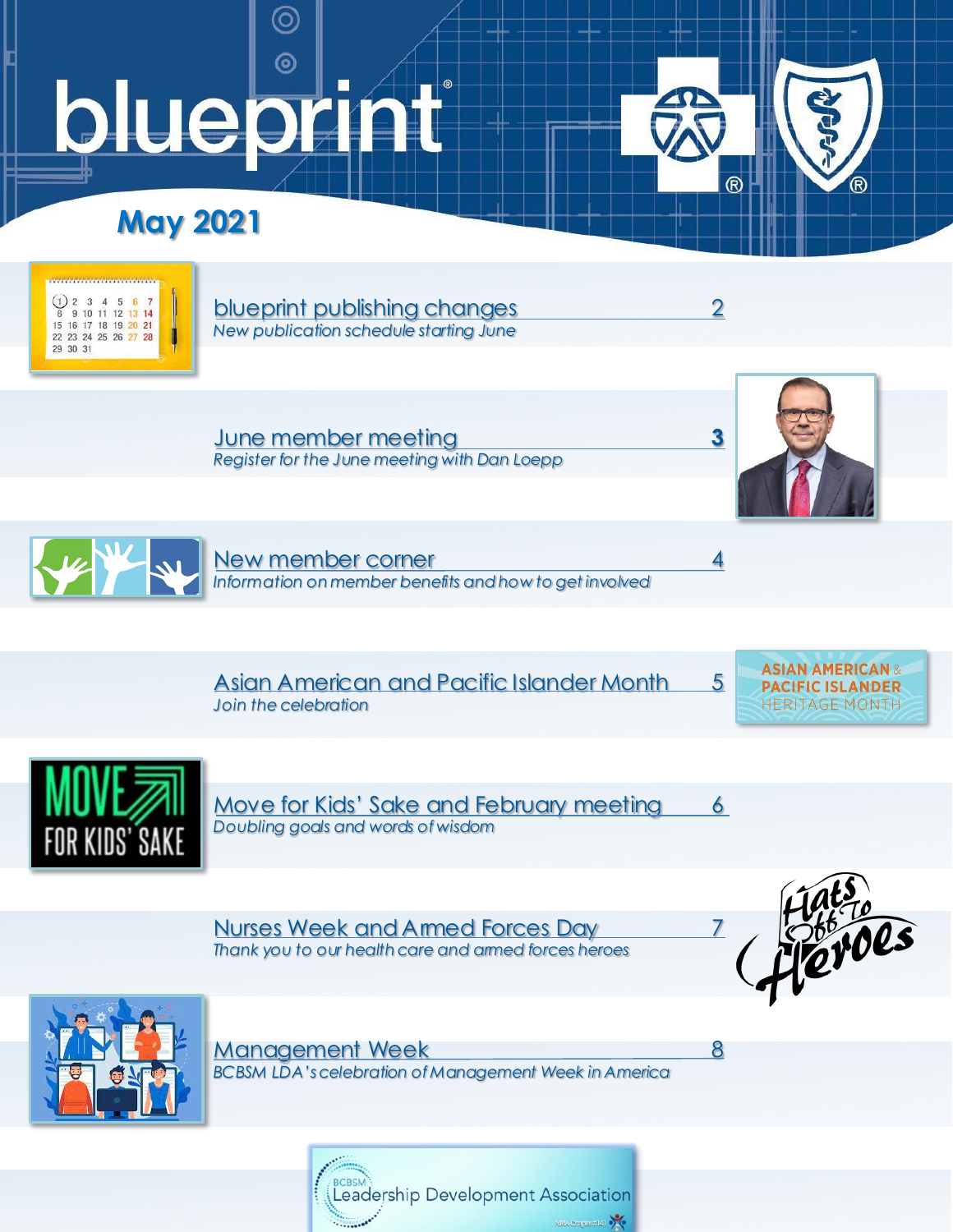<span id="page-1-0"></span>

# **blueprint changes**

Hello BCBSM LDA members and readers!

We're changing things up a little bit.

Starting with our June issue we'll be publishing blueprint at the beginning of the month.

Keep your eye out for the blueprint emails to keep current on BCBSM LDA news and events.

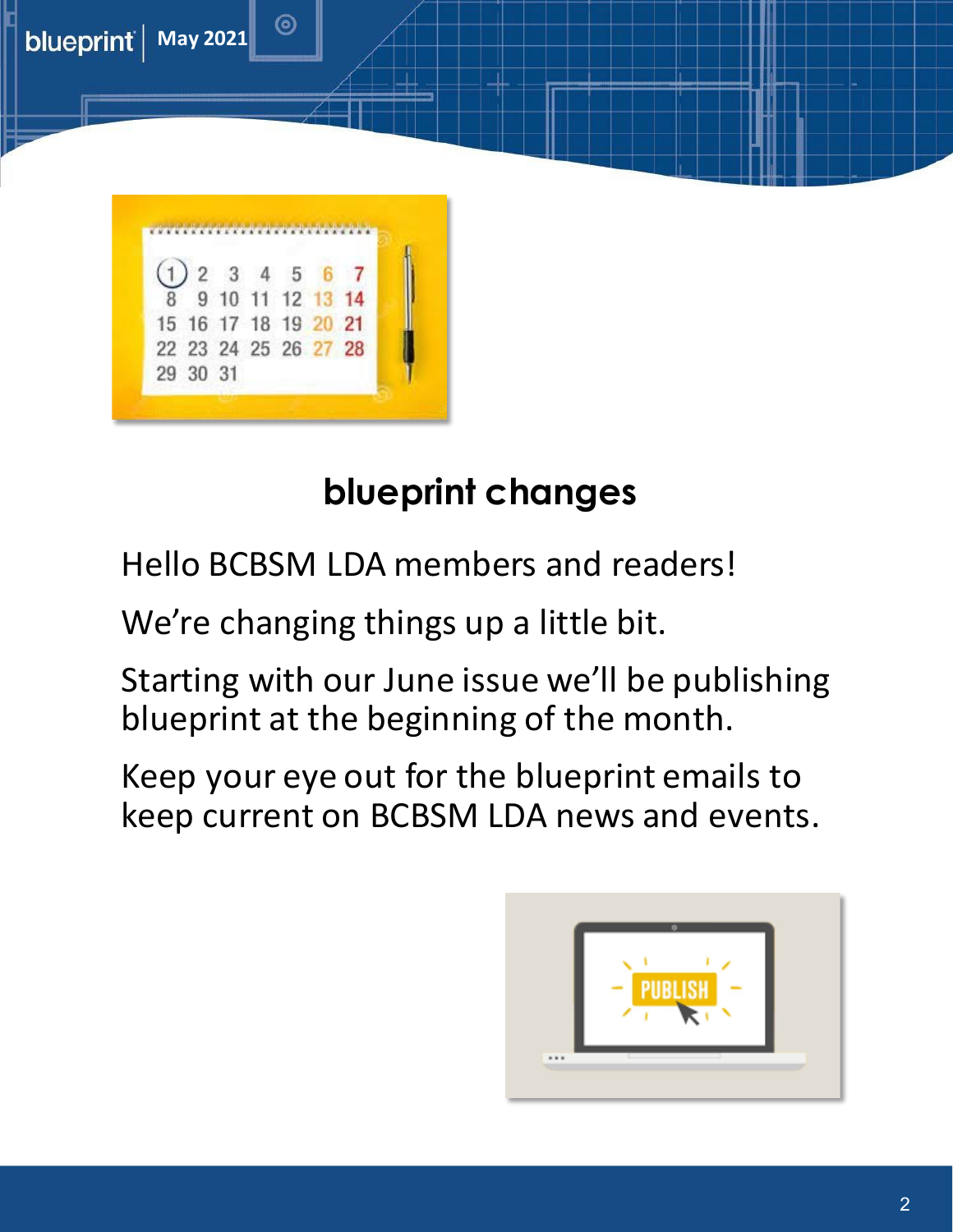<span id="page-2-0"></span>



## **Save the date!**

 $\circledcirc$ 

**BCBSM LDA Annual Member Meeting** 

# **Keynote Speaker Daniel J. Loepp**

President and CEO, Blue Cross Blue Shield of Michigan

# **Monday, June 21**

Program begins at noon



### **[Register](https://www.surveymonkey.com/r/J9J75BR)**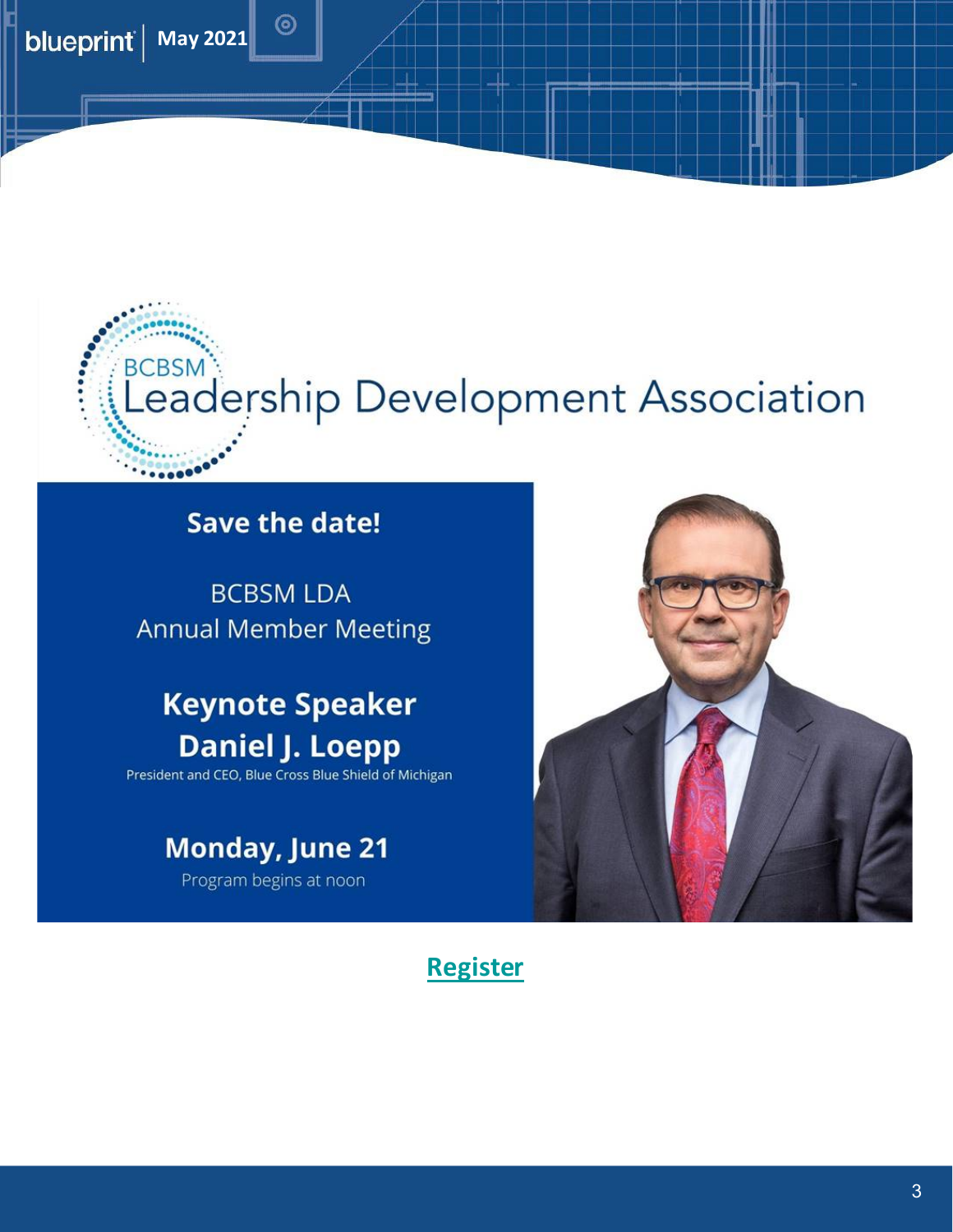<span id="page-3-0"></span>**blueprint** | May 2021

# **New Member Corner**

Uelcome our new team members



(0)

*Invite your friends and coworkers to join BCBSM LDA. BCBSM LDA is a great way to gain leadership skills and networking opportunities.*

*As a member of BCBSM LDA you are now a part of a great group of leaders, striving to live out our theme, "Leading Outside the Box." We encourage you to connect with our members and learn something new about the organization.*

# GE **NVOLVED**

- **Member** Membe Benefits
- Networking through monthly meetings and mixers
- **Professional development through** workshops and "lunch and learn" sessions
- Community involvement through events like Bowl for Kids' Sake, walks for cures and causes, Adopt-a-Highway and more!

We have many upoming events to begin networking and meeting other BCBSM LDA [members.](#page-5-1)

We also perform various community involvement services throughout the year.

We'd love for you to take part.

For more information about all other upcoming events, please visit [BCBSM LDA's site.](https://nma1.org/141/)

**We look forward to seeing you at thenext event!**

# Acquainted Acquaintec  $\bigcirc$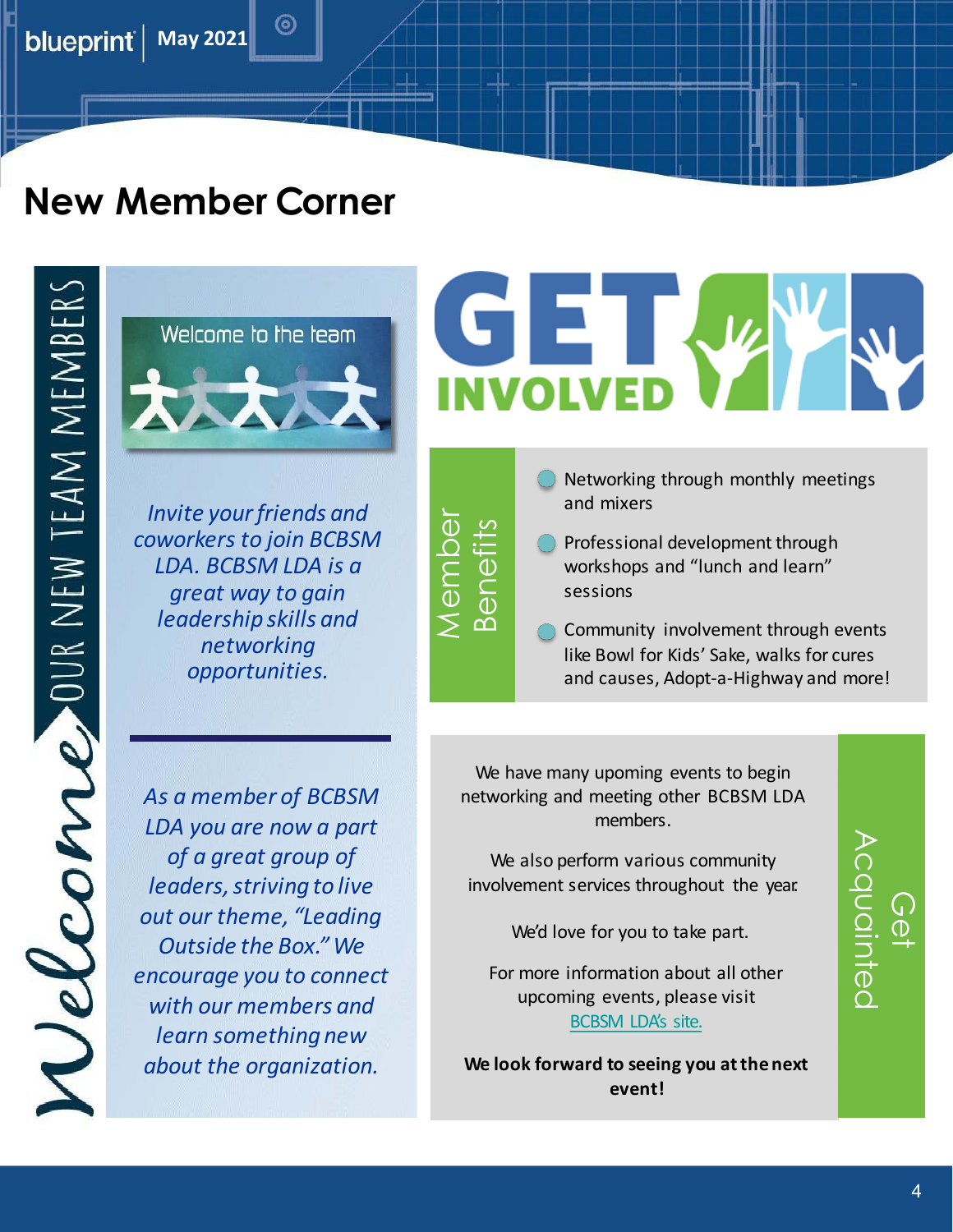

## **May is Asian American Pacific Islander Heritage Month**

Join us in celebrating the rich culture, traditions and history of Asian Americans and Pacific Islanders in the United States.

See article in our upcoming June issue.

<span id="page-4-0"></span>**blueprint** | May 2021

 $\circledcirc$ 

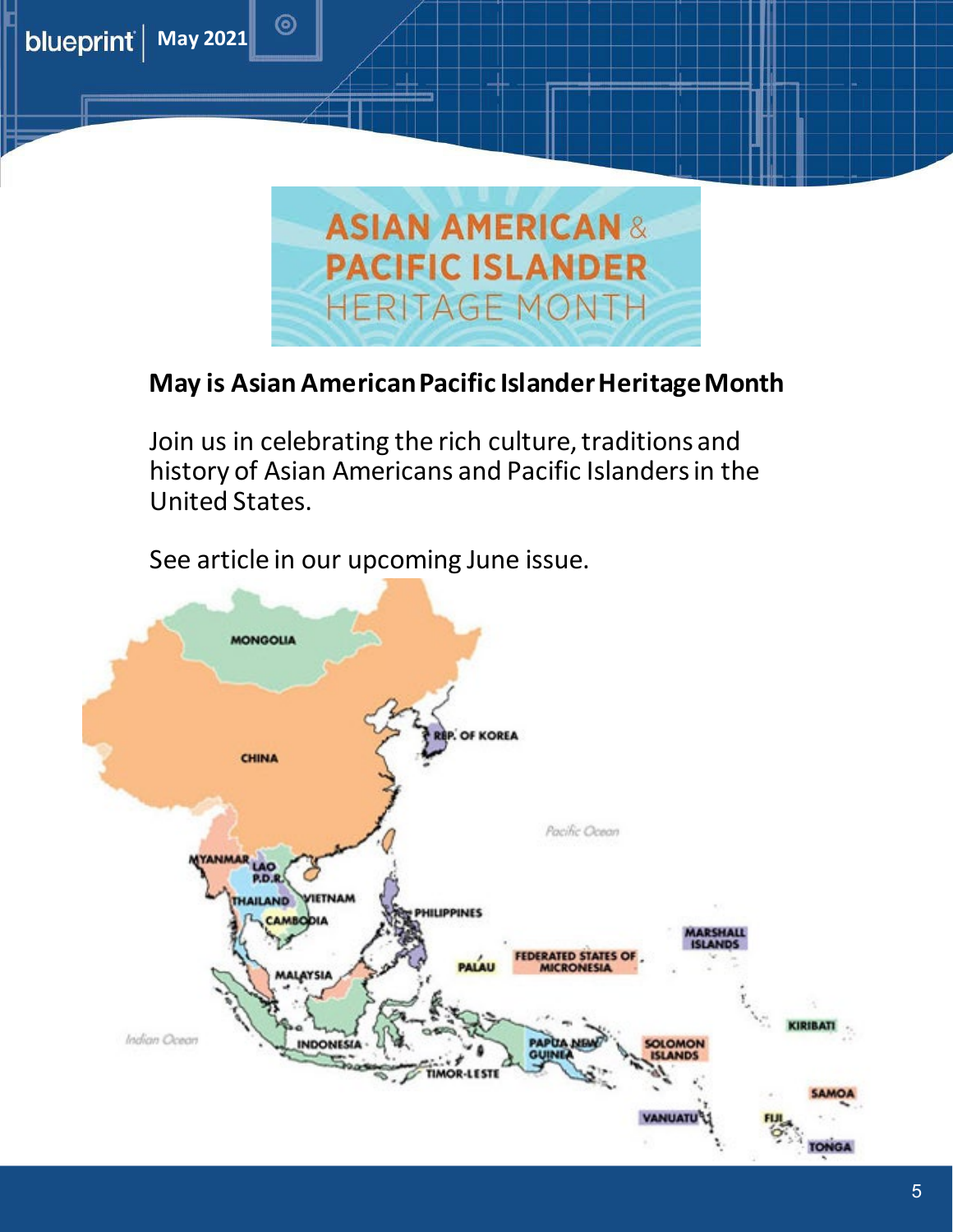<span id="page-5-1"></span><span id="page-5-0"></span>

# **Move for Kid's Sake – we exceeded our donation goal**

*By JaneelaHerrington, analyst*

The BCBSM Leadership Development Association nearly doubled our \$500 goal by raising a total of \$942 for the Big Brothers Big Sisters *Move for Kids' Sake* event.

\$924 Raised = 94 minutes of activity

You can split the 94 minutes over the course of 3 days, totaling around 30 minutes per day. Or you can choose to exercise 94 minutes on one single day. It doesn't matter how you choose to complete the time, as long as it is spent being active!



Get moving – running, walking, dancing, swimming, cycling or playing sport. Don't let the challenge end with simply donating! Get moving – running, walking, dancing, swimming, cycling or playing a sport.

> If you have any questions, contact: Team Captains Janeela [Herrington](mailto:jherrington@bcbsm.com) or [Terrance Puryear](mailto:tpuryear@bcbsm.com)

# **February meeting**

### **Leadership: Be Yourself**



We had a little glitch with the link to our February Monthly Member Meeting.

Check out Kathryn Levine's words of wisdom and her unconventional career path by clicking on the new **February** Monthly Meeting link.

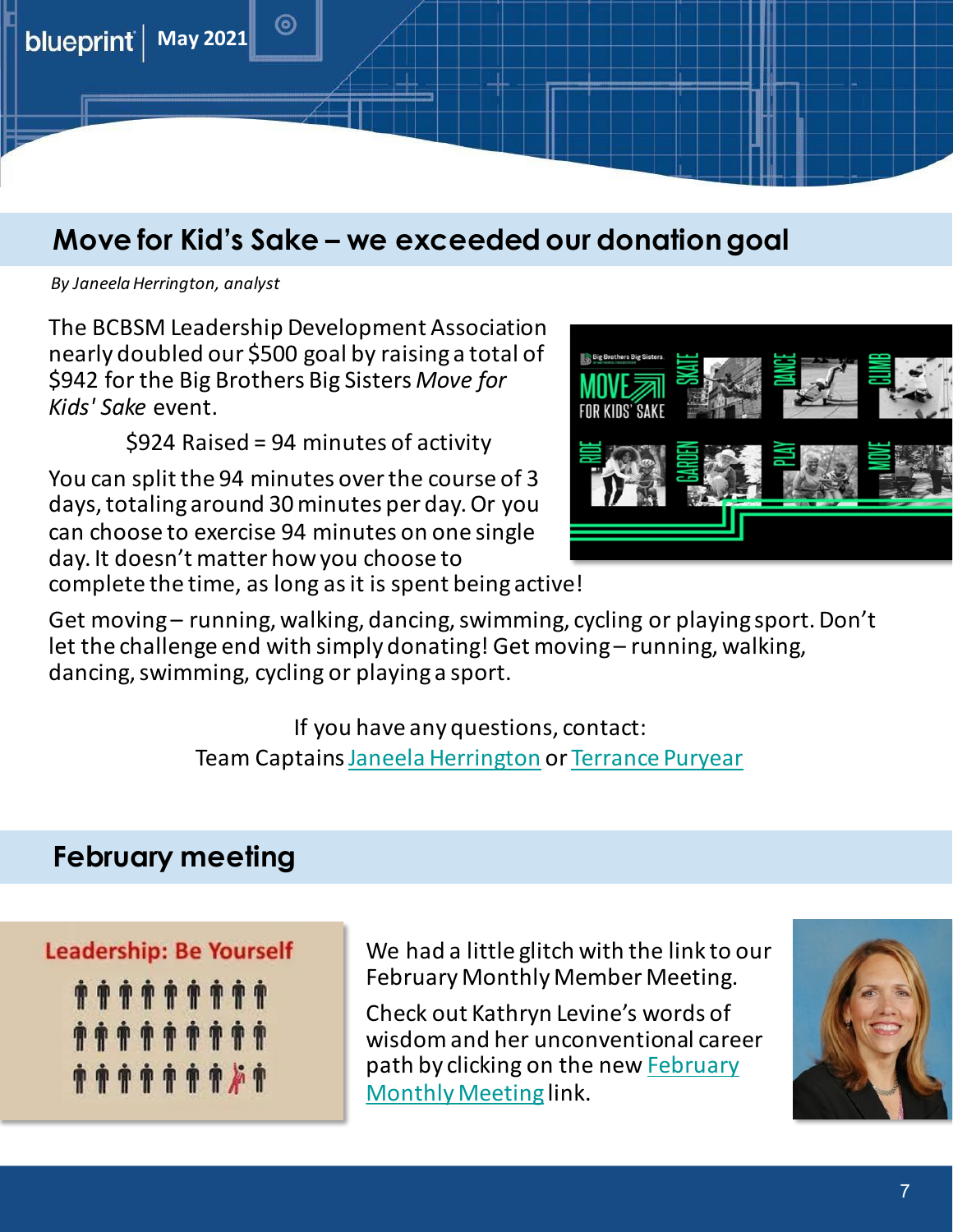<span id="page-6-0"></span>

BCBSM LDA would like to thank our nurses and armed forces heroes who risk their lives and work tirelessly to keep us safe and healthy.



Nurses Week was celebrated May 6 through May 12. Nurses are compassionate workers, healers and supporters.

Thank you for your time and effort in keeping others healthy!



On May 15, the United States celebrated [Armed Forces Day](https://www.military.com/military-appreciation-month/history-of-armed-forces-day.html) to honor those currently serving in the U. S. military. Thank you to all our serving military for your dedicated service!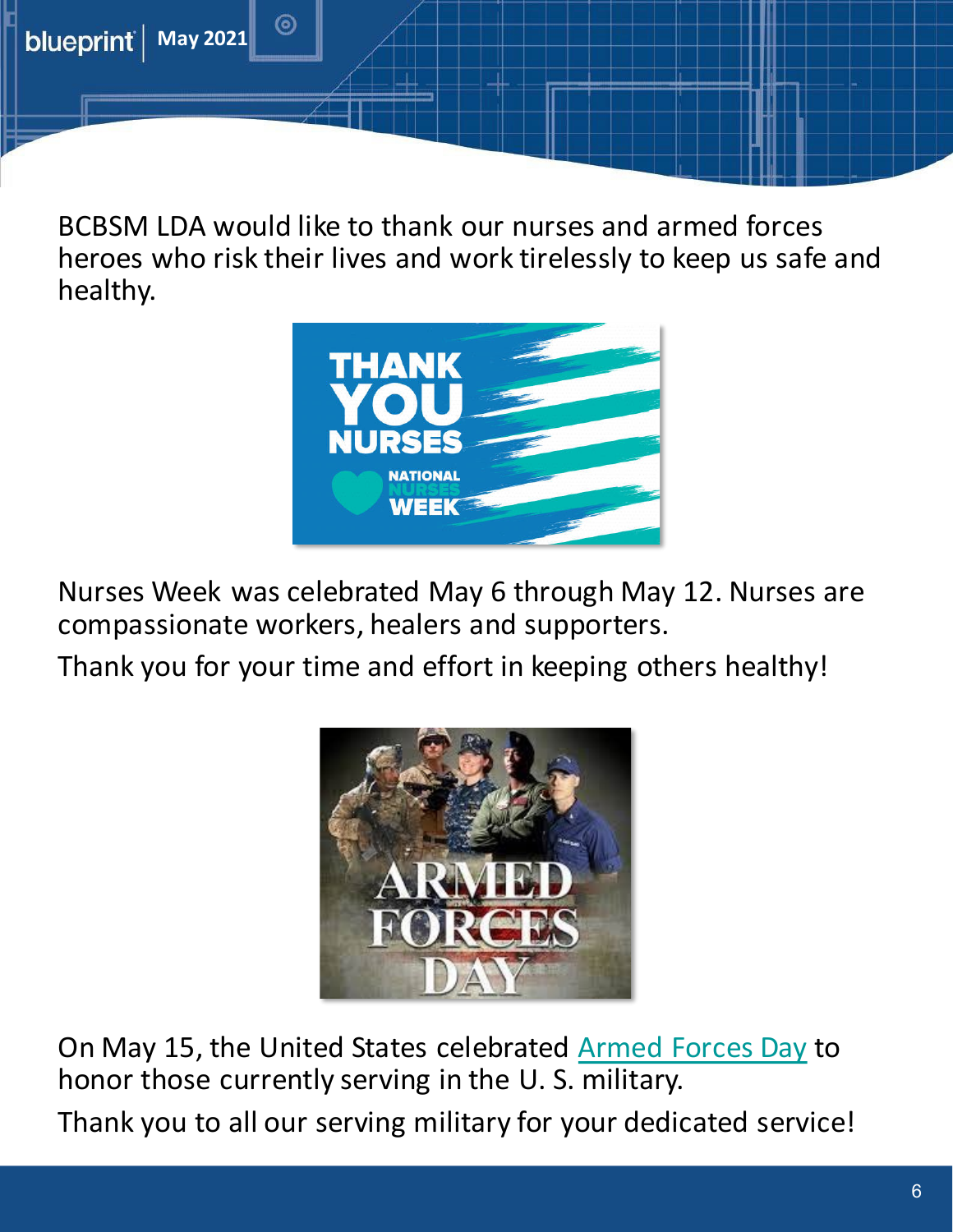<span id="page-7-0"></span>

# **Management Week**

 $\circledcirc$ 

May 10 – May 13 BCBSM LDA [celebrated Management Week in](https://nma1.org/management-week-in-america/)  America by offering great events from giveaways, networking, workshops, panel sessions and even yoga. The event was open to members and non-members. Couldn't make an event? Don't worry, below are live recordings to some of the events.



[Morning Wellness Yoga](https://vimeo.com/551618932/10106fbf13)

- [Top Qualities of Health Care Executive by Ken Rates](https://vimeo.com/551630443/fa1bfc330c)
- [Certified Supervisor and Certified Manager Information Session](https://vimeo.com/551634875/25eb159f2a)

[Resume Writing Workshop](https://vimeo.com/551621703/97c868f5ed)

[Management Panel: Developing Excellent Teams](https://vimeo.com/551626208/4ab2762404)

[Virtual Networking Coffee Hour with Cathy Longo](https://vimeo.com/551636894/080744d274)